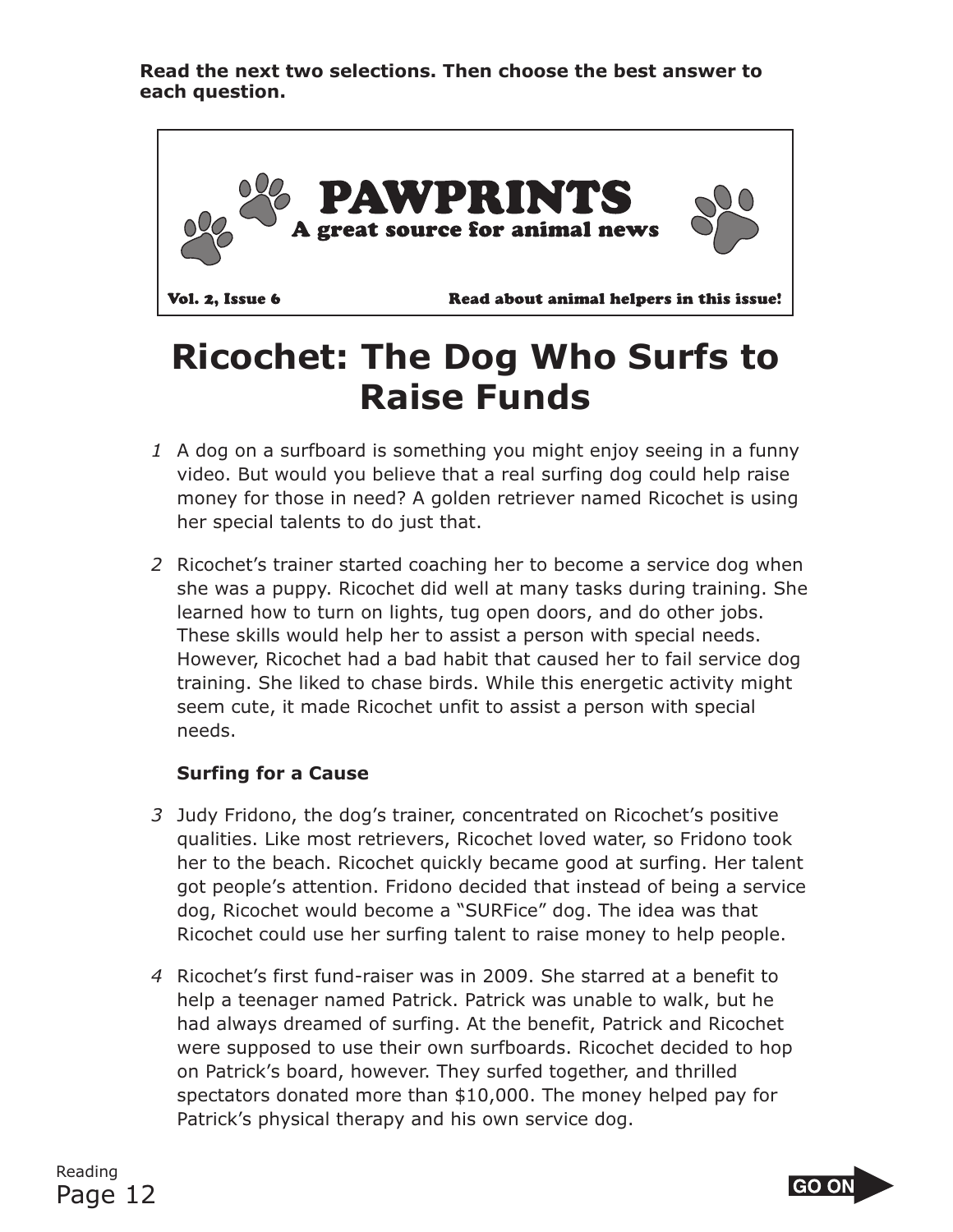*5* Encouraged by this event, Fridono started the organization Surfin' for Paws-abilities. Ricochet now travels to different locations and surfs at events to raise money for the organization that helps people in need.



### **A Talented Fund-Raiser**

- *6* Ricochet also raises funds and awareness for many causes that help both people and animals. She's surfed to earn money to buy pet oxygen masks for fire departments. She's surfed at fund-raisers to help fight human and animal cancer. She's even shown off her surfing skills to raise money to buy teddy bears for children in hospitals and people in nursing homes. It should not be surprising that she has also surfed to raise money to supply food for animal shelters.
- *7* As of 2012, this amazing dog has raised \$250,000 to help those in need.

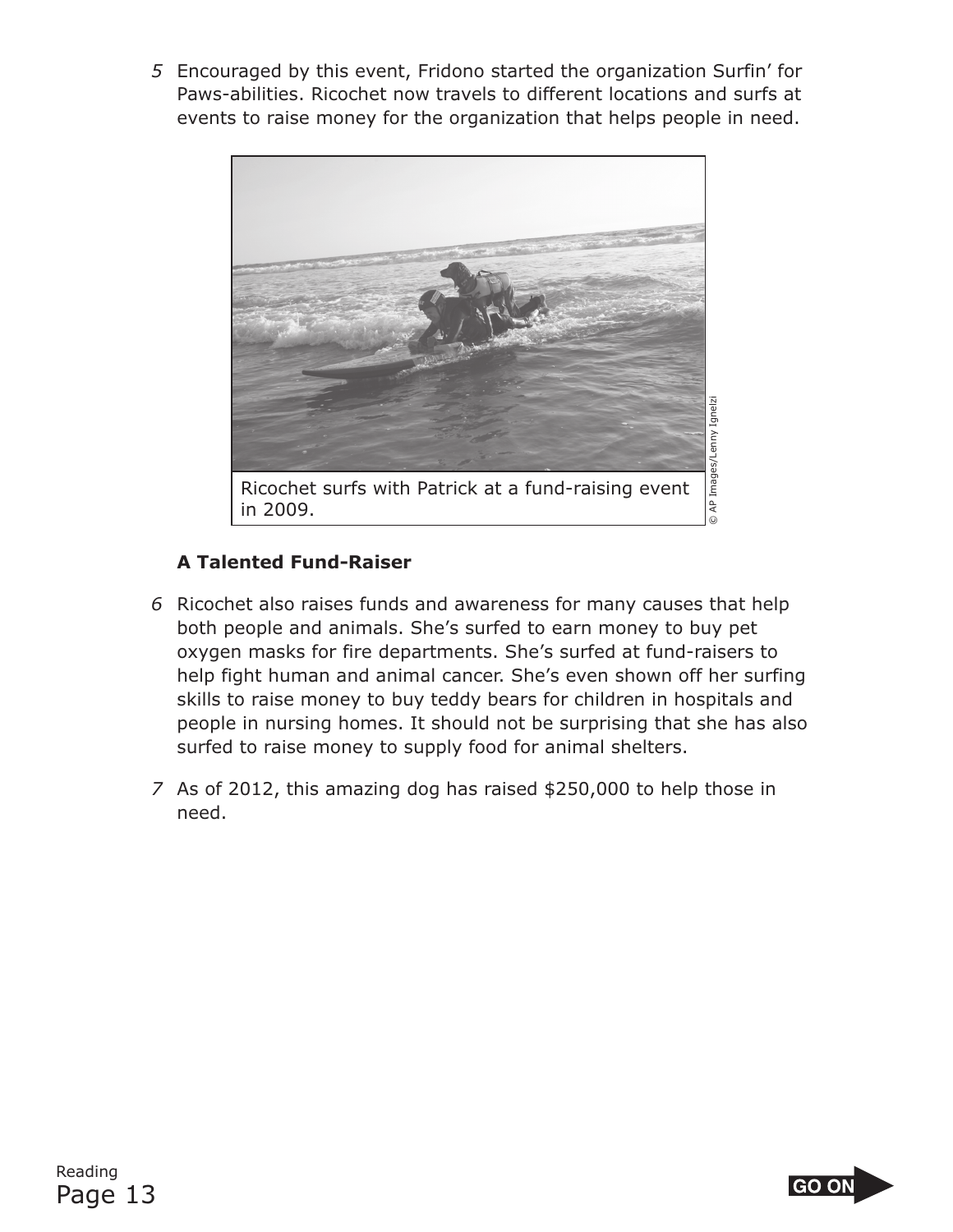# **Confetti, the Helpful Horse**

- *1* Dogs have been used as guides for a long time. They are the most common type of guide animal. Many people who are blind rely on a dog to help with daily activities. Cheryl Spencer used to depend on a guide dog named Delta to help her. When Delta became unable to work, Spencer learned that some people use miniature horses as guides. At first, Spencer thought this idea was silly. But after learning more, she started looking for a guide horse.
- *2* First Spencer found someone who could train a guide horse. Then she set about finding just the right horse. In 2002 she e-mailed all the nearby miniature-horse farms looking for a horse, 26 inches tall at most, to be trained as her guide. She received an e-mail from a horse breeder named Barbara McDermott saying that the only horse McDermott had that might work was her favorite, Confetti, who was 27 inches tall. McDermott wasn't willing to give Confetti away at first, but Spencer was persistent. After Spencer explained her situation to McDermott, she asked to meet Confetti. A few days later Spencer, her husband, and her horse trainer visited McDermott's ranch.
- *3* When Spencer first met Confetti, she immediately knew the horse would be perfect for her. The trainer also thought Confetti would be a good guide. Even McDermott could see that Spencer was already quite fond of the horse. She agreed to allow Confetti to become Spencer's full-time guide.



*4* Weighing 150 pounds, Confetti is the size of an extremely large dog. She goes everywhere a guide dog would. She even has a "horsey door" so she can go in and out of the house when she wants. Confetti

Reading Page 14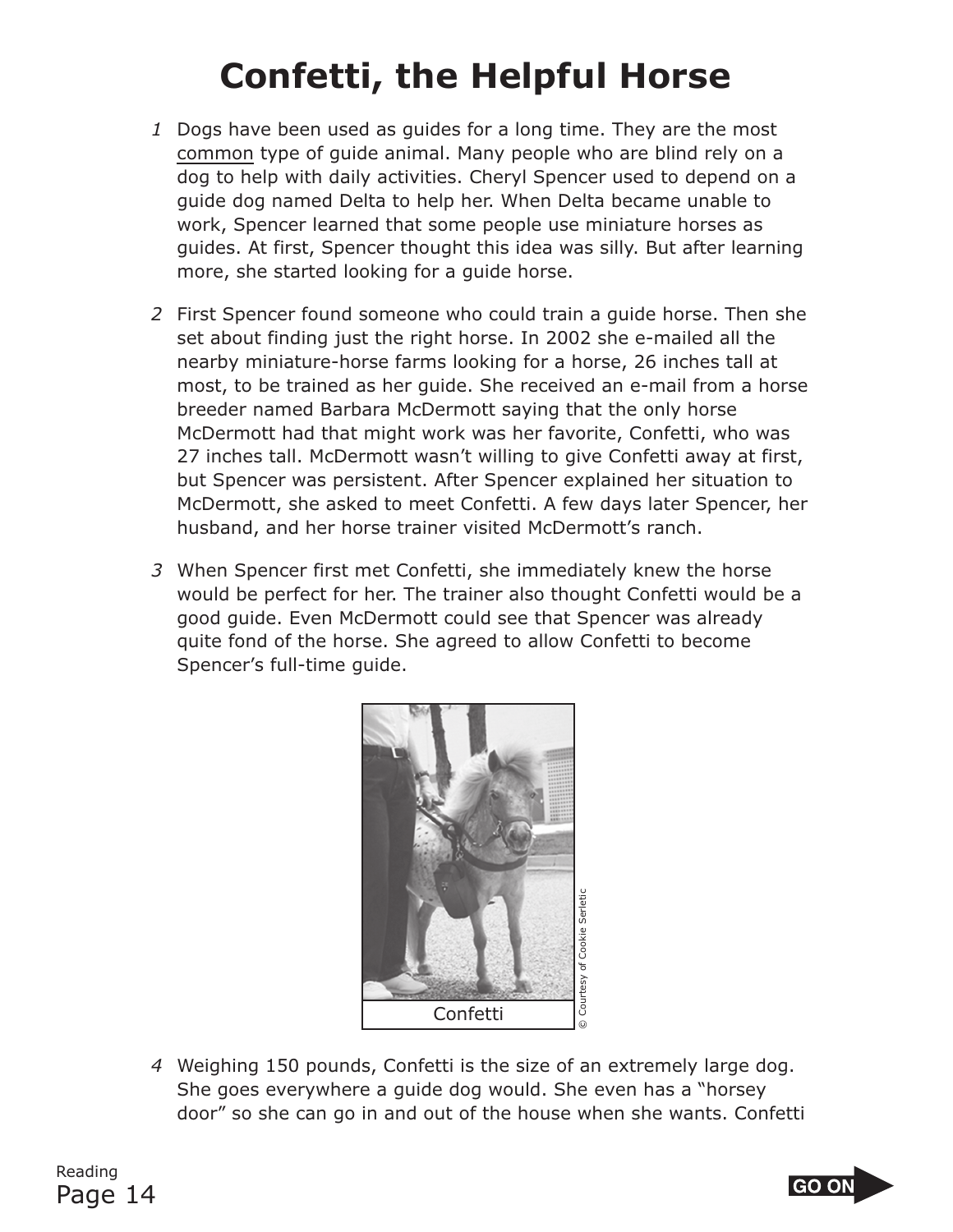sleeps in Spencer's closet and eats in the laundry room. When Spencer and her husband eat at a restaurant, Confetti goes with them. Confetti has flown to Boston and has even been to Walt Disney World®!

*5* Confetti is only the third horse to be used as a guide animal in the United States. As guides, miniature horses have some advantages over dogs. Most guide dogs can work for only 8 to 10 years, but a horse can work for up to 30 years. These horses have excellent vision, are quick learners, and are gentle and smart. These qualities make them good guide animals and great helpers for people like Spencer.

*Third party trademark Walt Disney World*® *was used in these testing materials.* 

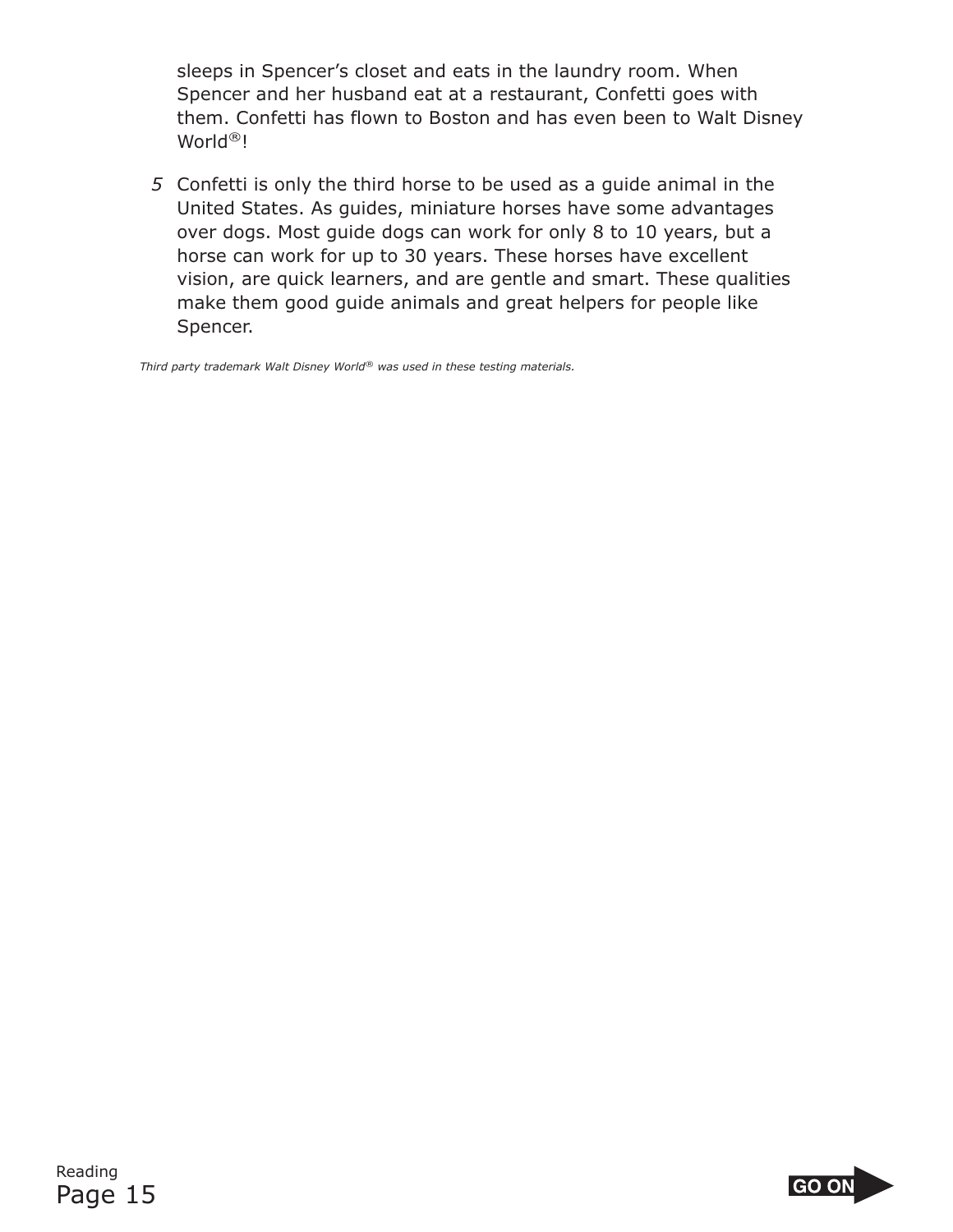### **Use "Ricochet: The Dog Who Surfs to Raise Funds" (pp. 12–13) to answer questions 13–16. Then fill in the answers on your answer document.**

- **13** What prevented Ricochet from becoming a service animal?
	- **A** She was distracted by birds.
	- **B** She had to get on a surfboard.
	- **C** She had to learn how to open doors.
	- **D** She received too much attention from people.

- **14** The author wrote this article most likely to  $-$ 
	- **F** convince the reader to support the work that dogs do for others
	- **G** inform the reader about the special work of an unusual dog
	- **H** explain to the reader how a dog becomes a service animal
	- **J** teach the reader how to train dogs to surf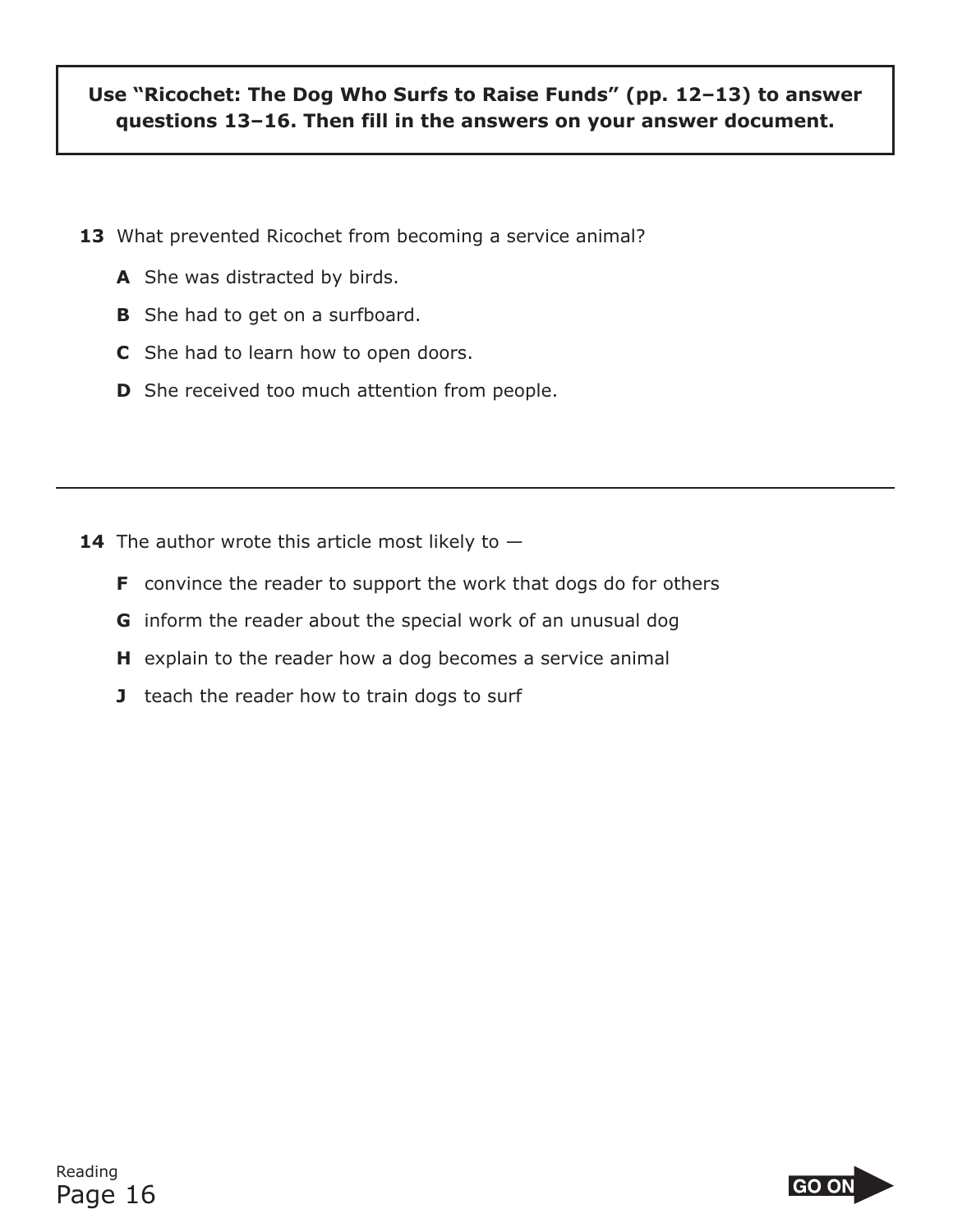- **15** What information is included in the section titled "A Talented Fund-Raiser"?
	- **A** Some of the causes that Ricochet has helped
	- **B** A description of how Ricochet learned to surf
	- **C** An explanation of why Ricochet could not be a service dog
	- **D** A story about the first time Ricochet surfed to raise money

- 16 What is the best summary of the article?
	- **F** Ricochet can surf very well. She helps many people and animals who are in need. She has helped buy pet oxygen masks for fire departments. She has also helped raise money for teddy bears for children in hospitals and people in nursing homes.
	- **G** Many people have watched Ricochet surf. The first time the dog surfed for a cause, she hopped on the back of a boy's surfboard. People were amazed. Because of this, they gave money for the boy to get his own service dog.
	- **H** Ricochet helps people and animals by participating in fund-raising events. She helps out by surfing, even though she is a dog. The first person she helped was a boy named Patrick who had always dreamed of surfing even though he could not walk.
	- **J** Ricochet was training to be a service dog but did not qualify. Instead, she learned to surf, and her trainer realized that she could help others with this unusual skill. Today, Ricochet surfs for an organization that raises money for different causes.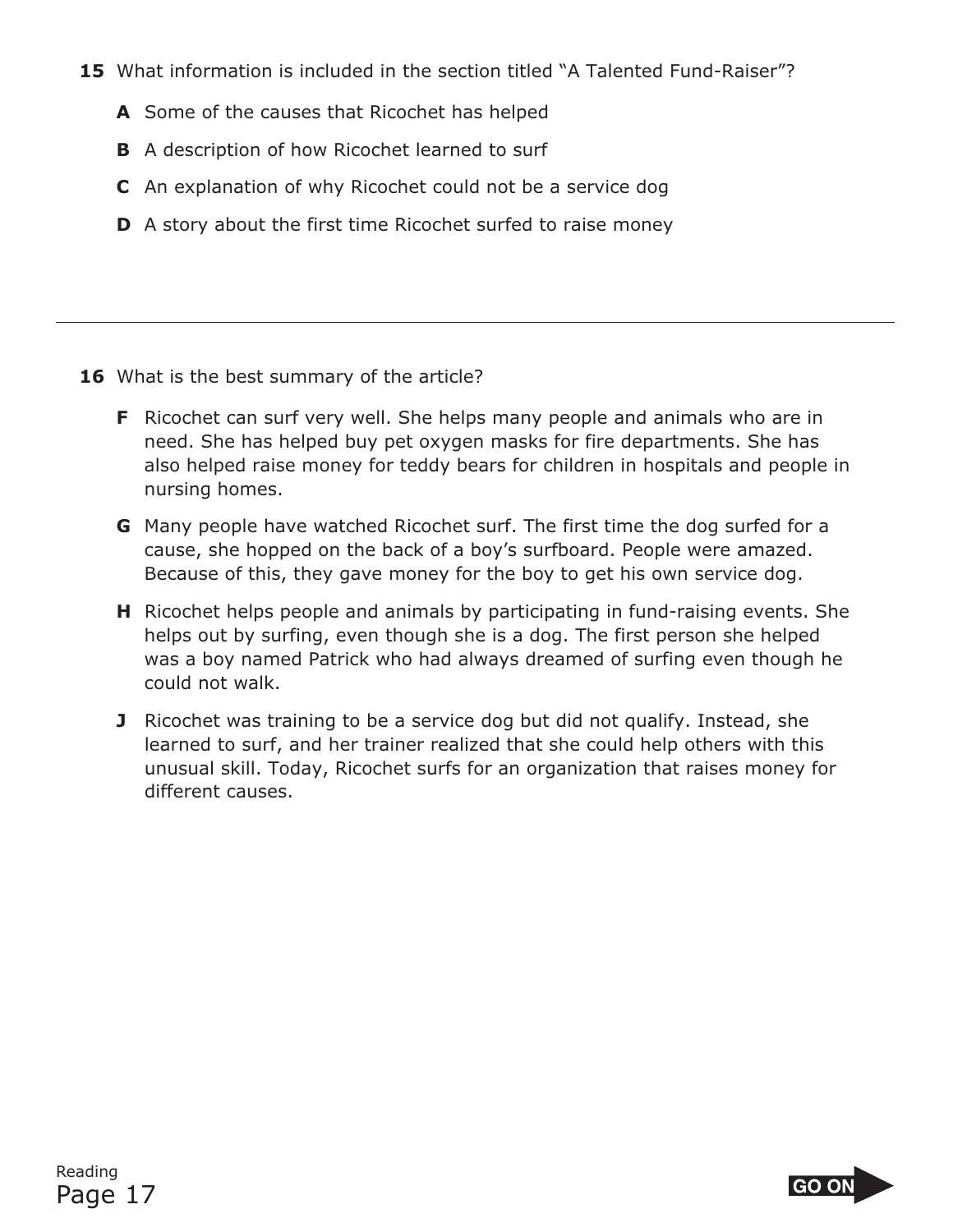### **Use "Confetti, the Helpful Horse" (pp. 14–15) to answer questions 17–20. Then fill in the answers on your answer document.**

**17** Read the dictionary entry for the word common.

**common** \**<sup>ı</sup>** kä-mən\ *adjective* 

**1.** shared by people or groups

- **2.** regularly seen or used
- **3.** expected actions or behavior
- **4.** not having wealth or privilege

Which definition best matches the way common is used in paragraph 1?

- **A** Definition 1
- **B** Definition 2
- **C** Definition 3
- **D** Definition 4

**18** The reader can conclude that McDermott most likely  $-$ 

- **F** thinks horses are better guide animals than dogs
- **G** enjoys helping others find guide animals to help them
- **H** believed Confetti needed more training to help Spencer
- **J** misses Confetti but is happy that the horse can help Spencer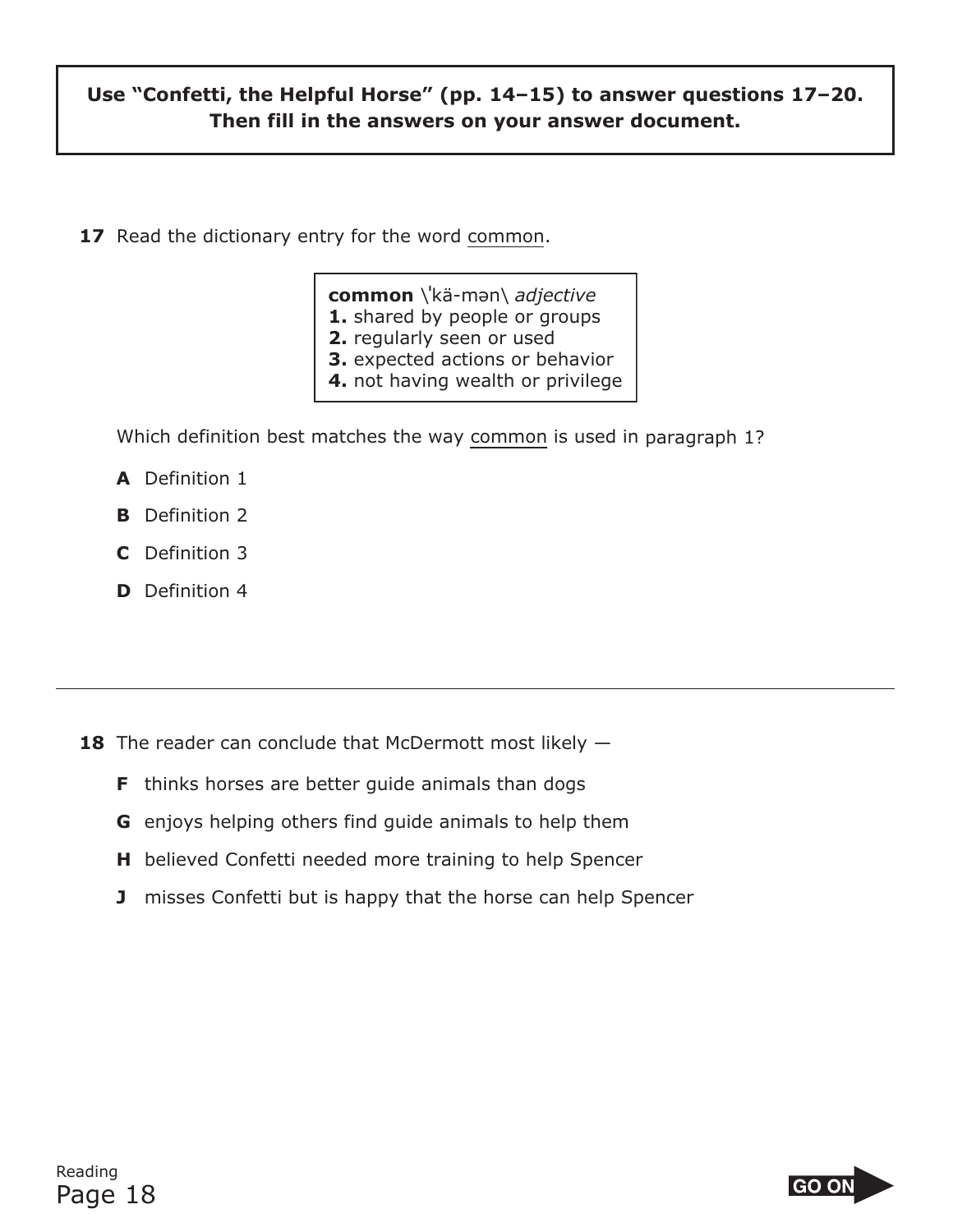- **19** The author included paragraph 4 of the selection to
	- **A** explain what Confetti does when she is not working
	- **B** demonstrate that Confetti is a friendly quide horse
	- **C** describe what Confetti's life is like with Spencer
	- **D** show that Confetti is able to take care of herself

- **20** What is the main idea of the selection?
	- **F** Spencer spent a long time trying to find a guide horse to help her.
	- **G** Confetti is a miniature horse that has become a wonderful guide animal.
	- **H** Guide horses must be trained before they can help people with special needs.
	- **J** Confetti is a lot like a dog and can go anywhere a guide dog can go.

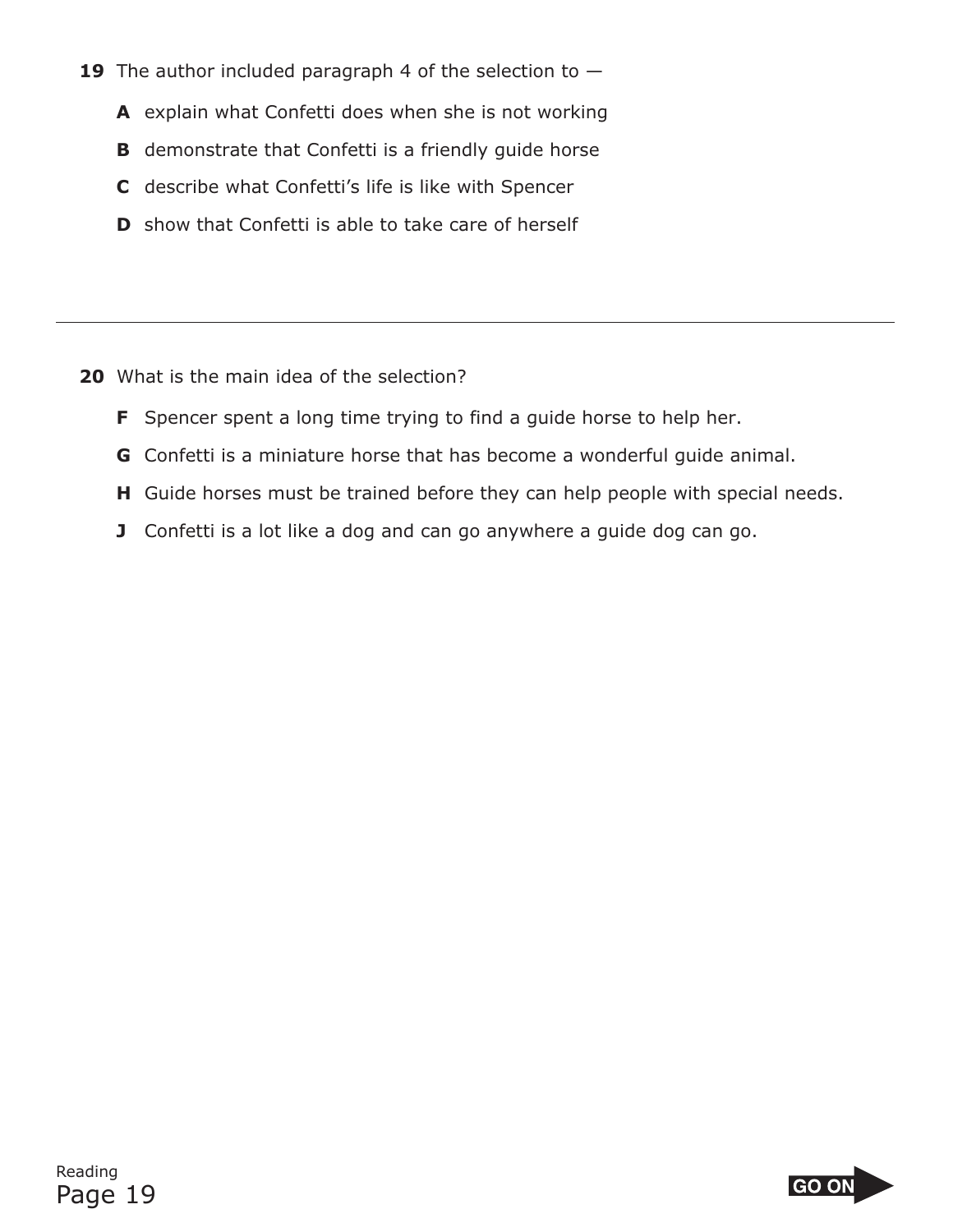### **Use "Ricochet: The Dog Who Surfs to Raise Funds" and "Confetti, the Helpful Horse" to answer questions 21–24. Then fill in the answers on your answer document.**

- **21** One **difference** between Ricochet and Confetti is that Ricochet
	- **A** helps a person with special needs
	- **B** has an owner who cares about her
	- **C** was unsuccessful at becoming a guide animal
	- **D** had to learn to do something before helping others

- **22 Both** selections express the importance of -
	- **F** making animals famous
	- **G** making new friends
	- **H** teaching about animals
	- **J** caring for those in need